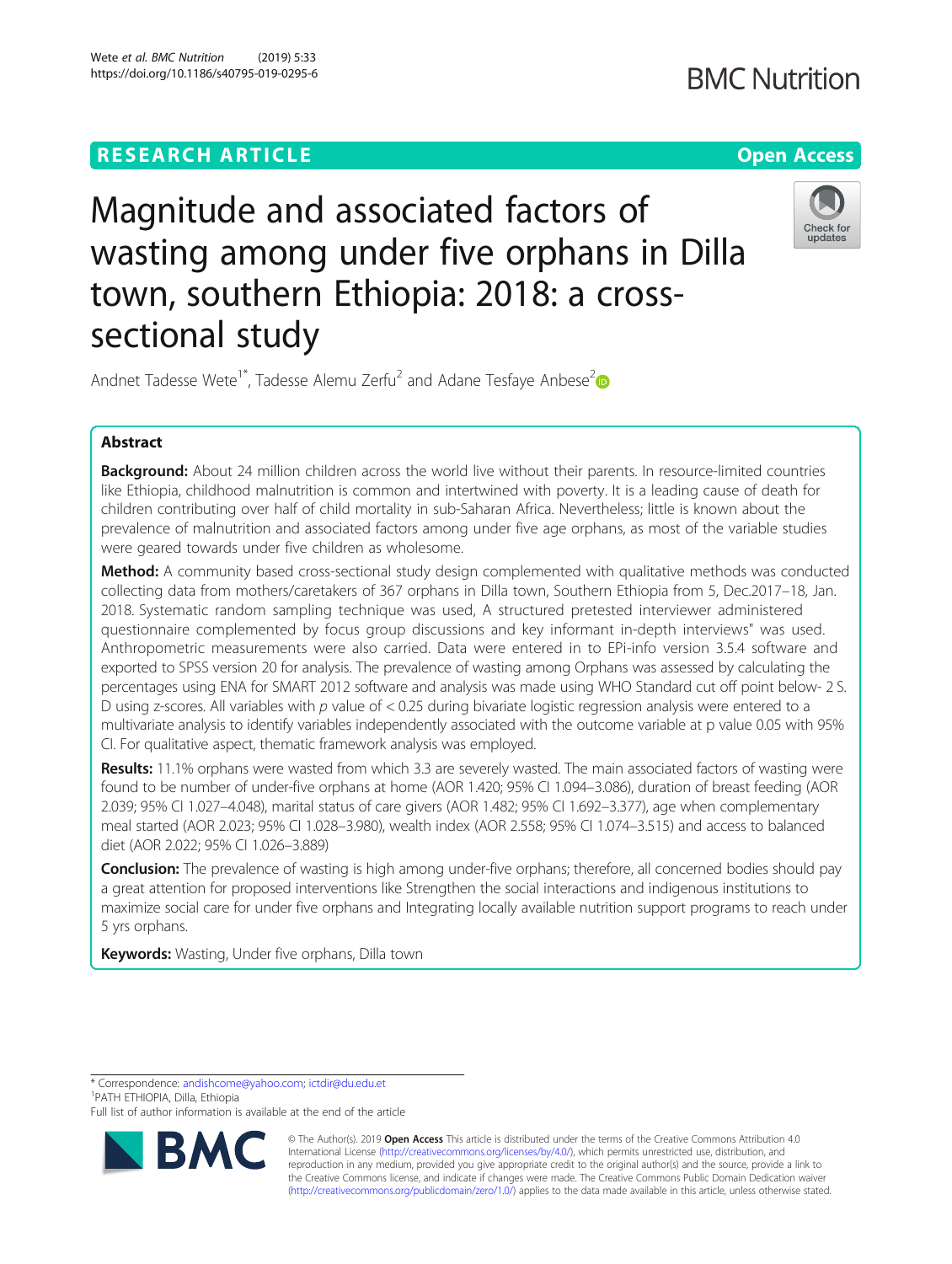# Background

Wasting represents an acute form of undernutrition, and children who suffer from it face a markedly increased risk of death, increased risk of diseases and low productivity [[1\]](#page-9-0).

Most of the available evidences are related to the general community of under-five children which have differences of risks and predisposing factors as well as severity levels. It is believed that about 24 million children across the world live without their parents, and numbers of children live outside parental care; but widely neglected to get attention in studies [\[2](#page-9-0), [3](#page-9-0)].

Due to the impact of AIDS, conflicts and other many more reasons, millions of children have been orphaned in the African continent and an estimated 12.3 million children have been orphaned in sub-Saharan Africa [[4](#page-9-0)– [6\]](#page-9-0). This orphan population will increase in the next decade as HIV-positive parents become ill and die from AIDS and vulnerability also keep increasing because of associated factors  $[2, 4]$  $[2, 4]$  $[2, 4]$  $[2, 4]$  $[2, 4]$ . In Ethiopia close to 5.5 million children (6% of the total population) are categorized as orphans and vulnerable children (OVC) [[7](#page-9-0)]. The rate of undernutrition among under-five children in Ethiopia is among the highest in the world and Sub-Saharan Africa, 9% of under-five children were wasted. It is the major cause of illness and death among under-five children in the country [\[8](#page-9-0), [9](#page-9-0)].

A number of factors have been suggested to affect both the level of food security at household level and the children's nutritional status, some of which are independently associated with households in which orphans and vulnerable children live. These can broadly be classified into child characteristics (e.g., age and gender), household characteristics (e.g., wealth index, and number of children in the household), parental characteristics (e.g., occupation, education level and age of the household head) and community factors (e.g., water supply and hygienic practice) [[9](#page-9-0)–[12\]](#page-9-0). Because of the severity of related problems, nutrition is placed at the heart of Sustainable Development Goals' (SDG) and vital for achieving 12 out of 17 SDGs [[13\]](#page-9-0),

Generally, Gedeo Zone; lacks information concerning nutritional status of under-five orphans, while children 6 to 59 month in this segment of population are potentially at greater risk of undernutrition due to poor nutrition, less social and medical care. Therefore, this study estimated the magnitude of wasting and identified the potential factors affecting Wasting of under-five orphans; specifically wasting in Dilla town, Gedeo Zone, SNNPR, Ethiopia.

The aim of the study was to assess the nutritional status and associated factors of 6–59 month orphans in Dilla town, Southern Ethiopia, 2018.

# **Methods**

Community based cross-sectional study design complemented with qualitative methods (Focus Group Discussion/FGD and Key Informant Interview/KII) was used. The study was conducted in Dilla town, Gedeo zone, Southern Ethiopia from 5, Dec.2017–18, Jan.2018. Dilla town is located 359 km from Addis Ababa (the capital city of Ethiopia, and the main road from Addiss Abeba to Nairob Kenya crosses the center of the town. Its astronomical location is 6°20′ North Latitude and 38°13′ East Longitude. It comprises nine kebeles (the lowest administrative unit in Ethiopia) The total population is 94,189 out of which 46,058 (49.9%) are males and 48,131 (50.1%) are females. Though the total number of orphans in Dilla town was not known before, according to complete enumeration carried out for the sake of this study, it is 2895.

# Source and study population

The source populations were all orphans aged 6–59 month with their caregivers who were considered for the quantitative and anthropometric survey; mothers, elders, experts from town gender office and community leaders were considered for the qualitative aspect. Whereas Study population was randomly selected orphans aged 6–59 month with their caregivers in selected kebeles of Dilla town.

# Inclusion criteria

Orphans aged 6–59 month in selected kebeles and which were identified to be included in sample.

# Exclusion criteria

Orphans 6–59 month of age that are known severely ill because of chronic diseases, like Human immunodeficiency virus/ HIV/ Acquired Immuno Deficiency Syndrome/ AIDS.

and those with immobility precautions like fracture.

# Sample size determination

The sample size of Orphans included in the study was calculated using the formula for single population proportion, just based on the prevalence rate of Wasting (45.7%) from study conducted in Gonder city, Northern Ethiopia, 2014. Considering 95% confidence interval and 5% marginal error; n =  $\frac{z^2 * p*(1-p)}{d^2}$ 

 $=381$  with 10% non-response rate  $= 381*0.1 = 420$ 

Since the total population is  $<$  10,000 correction was made and final sample was 367

# Sampling technique and procedures

First, all kebeles in Dilla town were identified by name and complete enumeration has been conducted by preparing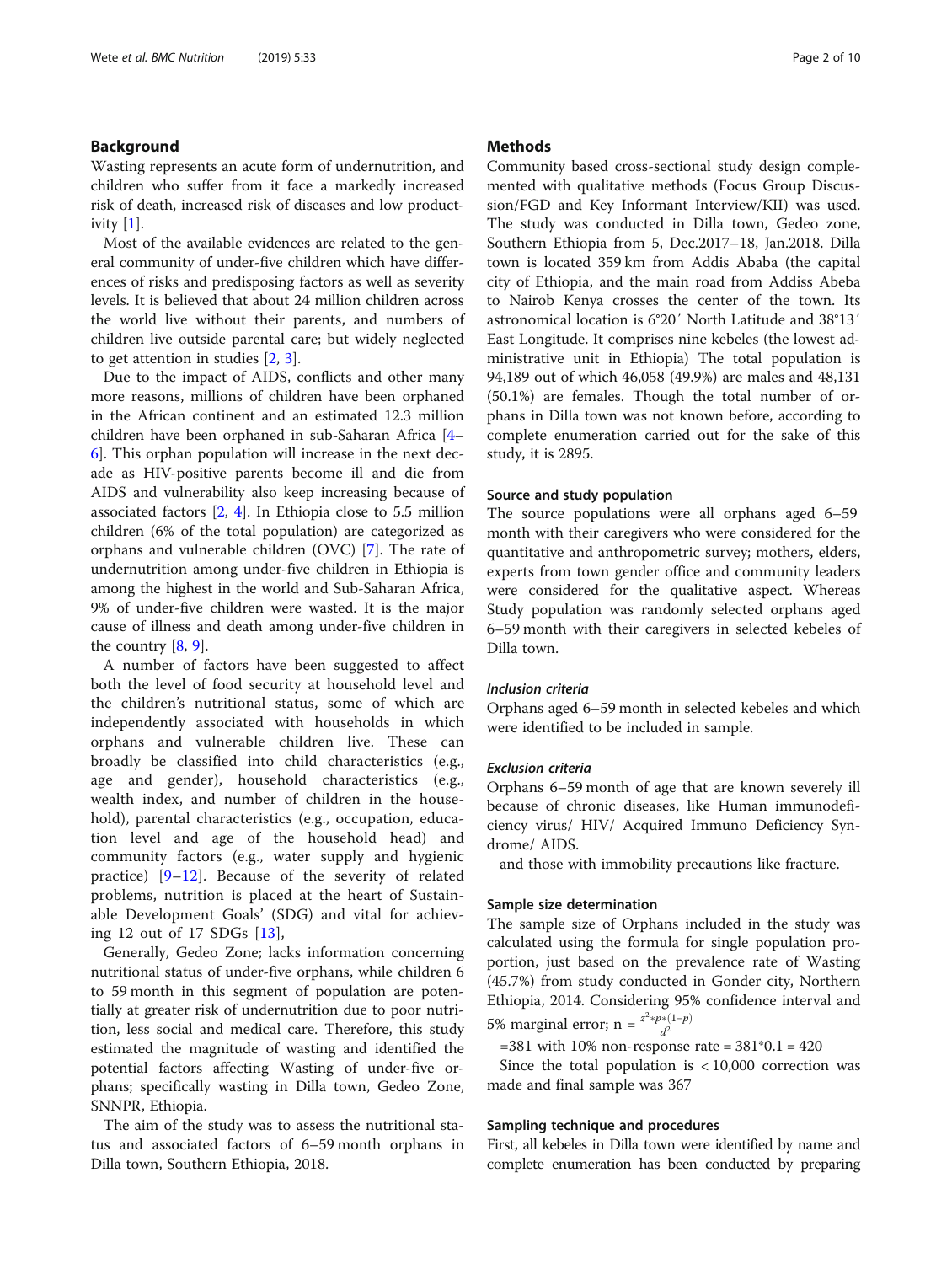"complete enumeration format" for the sake of this study and all under five orphans in Dilla town have been identified; and then by using simple random sampling technique three kebeles were selected and the sample size for each kebele has been proportionally allocated. So, the sampling frame has been prepared based on complete enumeration format register and subjects for the household survey have been identified. Snow ball and judgmental sampling technique was used to involve all possible cases from mothers, elders, experts from town gender office and community leaders just purposively to obtain information through 2 FGD and key informants For qualitative aspect.

Study variables are Wasting, Demographic factors (age, sex, education, number of children in HH, marital status), Socio economic variables (wealth index, employment), Child health care (immunization, sickness), Environmental /sanitation factors (source of water, domestic waste disposal), Food insecurity, Dietary intake (child feeding and practices).

# Data collection instruments and procedure

A pre-tested structured interviewer administered questionnaire was used for data collection in one of the kebele out of selected for sampling; it was adapted from different relevant studies and standards to meet the purpose (8,12,13). Initially, the questionnaire was prepared in English and translated into Amharic and Gedeaufa to obtain information on demographic characteristics, socio economic status, sanitation and hygienic conditions, feeding practices and child care, HH food security status, immunization status, exposure to diarrhea and acute febrile illness of the under 5 years orphans.

# Quality assurance

The data collection was facilitated by 2 volunteer HDA guiders at each kebele who know the house with selected orphans' well. The data was collected by 6 data collectors; who were diploma nurses/urban health extension workers and managed by 2 supervising health officers. Prior to the commencement, data collectors and supervisors were given 2 days refreshment training by PI in Haroresa health center on the objectives of the study, on the contents of the questionnaire, on the methodology of the study, inclusion and exclusion criteria, on the issues of the confidentiality of the responses, on the use of instruments, on the procedures how to take anthropometric measurement by Nurses and reduction of error: for the first day and then re-demonstration of anthropometric measurement and pretest training for the next day. All measurements were carried out using standard procedures by explaining the procedure to the mothers, fathers, or caregivers. The data collection, application of standard procedure and accuracy of test results were supervised and checked daily for its completeness and consistency through close follow up of PI. For anthropometric measurements, average result has been considered. Then after, the collected data was back translated into English to ensure quality.

# Anthropometric measurements

Age was collected from mothers, fathers or caregivers; and then was cross-checked with birth certificate; Sex was recorded as male or female; Weight of the child was measured to the nearest 0.1 kg using 25 kg hanging spring scale; in light cloths and without shoes; MUAC: was measured using color coded standard MUAC tape meter by calculating the midpoint of the child's left upper arm by first locating the tip of the child's shoulder and the tip of the elbow through right angle position and measurement was taken in the midpoint by straighten the child's arm and read the measurement to the nearest 0.1 cm. Anthropometric measurements were taken two times and averages taken.

# For qualitative aspect

The data was collected from 2 FGD, each has 8 members that comprise: mothers/caretakers, elders, town gender office experts and community leaders; and also some key relevant informants.

Operational definition and definition of terms

- Nutritional status assessment: was an assessment carried out to understand the magnitude of undernutirition in under 5 years orphans at Dilla town.
- An orphan: a child aged 6 to 59 month, living in Dilla town and whose mother, father, or both have died or can be referred as maternal, paternal or dual orphan respectively. Standard Definition
- Wasting: is weight-for-height/length below minus two standard deviations (<−2SD) from the median of WHO reference population.
- Diversified balanced diet: Food intake that includes all of the diversified dietary needs of the organism in the correct proportion; the access would be measured based on the cutoff point during analysis: households with poor access, those scored 1 and households with good access, those scored 2.
- Food insecurity: Lack of adequate physical, social or economic access to food; the household food security status would be measured based on the cutoff point during analysis: food secured households, those who scored 1 and food insecured households, those who scored 2.
- Wealth index: Households with poor wealth index are those who scored 1; households with medium wealth index are those who scored 2 & households with rich wealth index are those who scored 3.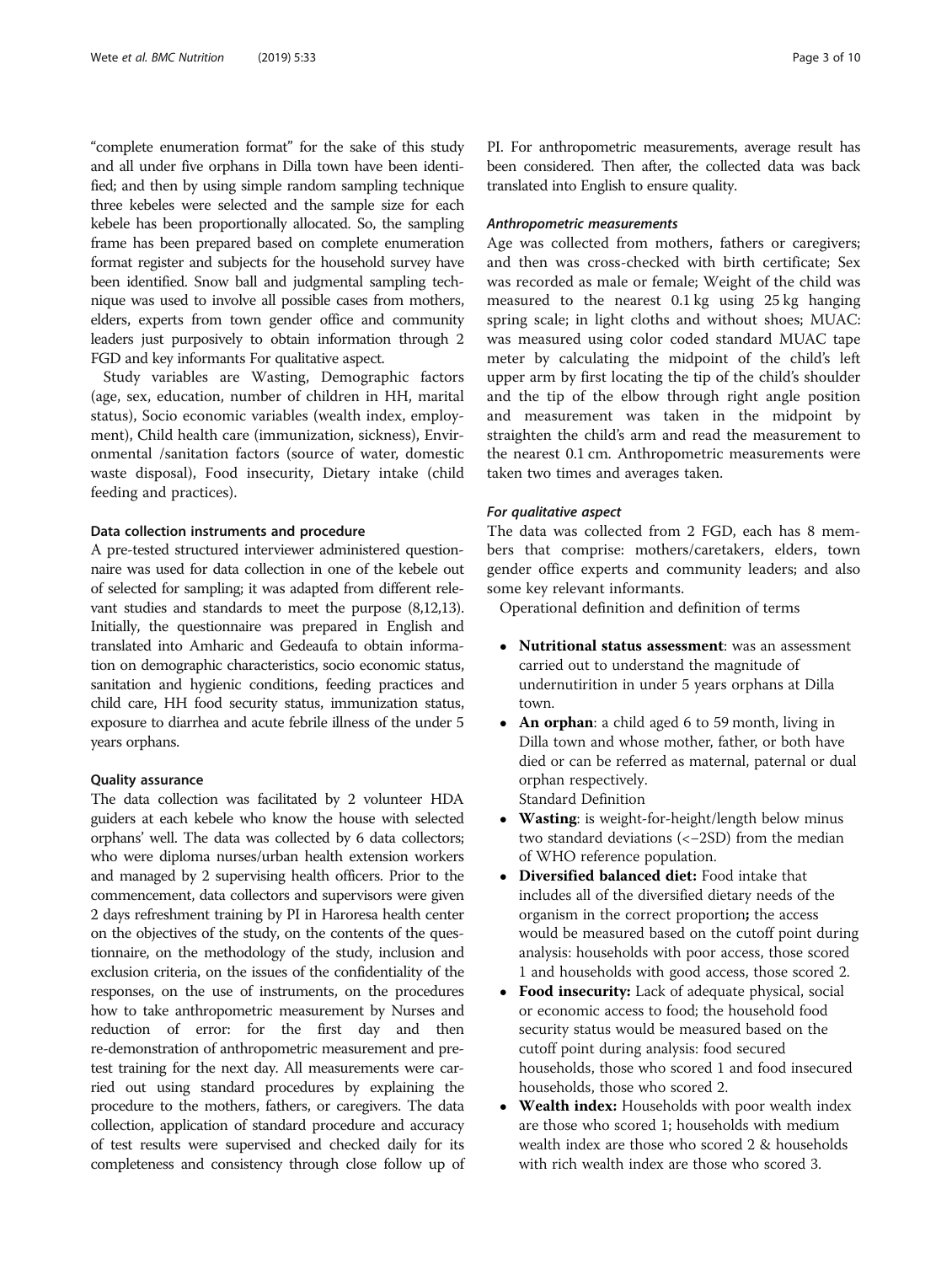# Data processing and analysis

Data was entered and cleaned up using EPI-info version 3.5.4 and ENA for SMART 2012 version software was used for anthropometric data management. Principal component analysis (PCA) was carried out for the reduction of variables involved in wealth index, food security status and balanced diversified diet assessment.

Principal component analysis (PCA) was carried out for the reduction of variables involved in wealth index, food security status and balanced diversified diet assessment and factor one would be considered to address extracted components:

Fifteen variables (Electricity, Watch, Radio, TV, Mobile, Refrigerator, Separate room used for kitchen, Bicycle, Any land used for agriculture, Livestock, Account in bank or credit association, Cement/ceramic floor, Corrugated iron/cement/concrete roof, Mud/wood with mud & cement wall & Pit latrine) would be entered into the pool of analysis for the assessment of wealth index and the rank would be assigned into three categories from lowest to highest values; so that 1 was given for poor households, 2 for medium households & 3 for the consideration of rich households. The variables had been entered into the pool of PCA, whereas only 4 components whose load Eigen value greater than one were taken under the first factor and categorized as wealth index status:

Nine variables (Worry about not having enough food, Not eat preferred food, Eat just a few food, Eat food preferred not to eat, Eat smaller due to food lack, Eat fewer due to food lack, No food at all, Sleep hungry & Whole day eat nothing) would be entered into the pool of analysis for the assessment of household (HH) food security status and the rank would be assigned into two categories from highest to lowest values; so that 1 was given for food secured households & 2 for the consideration of food insecure households.

12 variables (Cereals, Roots and tubers, Vegetables, Fruits, Meat, Eggs, Poultry, Pulses and nuts, Milk and milk product, Oils and fats, Sugar, honey/soft drinks, Spices, condiments, coffee, tea) would be entered into the pool of analysis, based on the seven diversified food groups for the assessment of access to balanced diversified diet and the rank would be assigned into two categories from lowest to highest values; so that 1 was given for poor access & 2 for the consideration of good access.

# 24 HRS dietary recalls has been administered by locally assigned diploma holder nurses' using the multiple pass 24HR technique and the result was compiled by factor analysis

Logistic regression was the mode of analysis and further the data was cleaned and analyzed using SPSS Windows version 20. After having all variables with  $p$  value  $< 0.25$ as candidate during bivariate, multivariate analysis was carried out to see the effect of each independent variable on nutritional status explained as wasting at  $p$  value 0.05 with 95% CI. Finally Bar graph was used for diagrammatic summarization of categorical variables and tables were used for summarization variables. For qualitative aspect: the data was recoded and typed again in a way suitable for thematic analysis; finally the result was incorporated with the findings of quantitative aspect for sound understanding. Steps followed during qualitative data analysis:-Familiarity developed with the data -Initial codes generated - Search for themes/recurring ideas or the subject of a talk- Review of themes - Themes defined and named -The report produced.

# Ethical consideration

Ethical approval and clearance was obtained from the Institution Review Board (IRB) of Dilla University College of health science and Referral Hospital. A mother or father or care giver of each study participant was informed about the research objectives, methods and techniques in detail and informed consent was taken. And then the consent was ensured and confidentiality was maintained. As a value adding consideration, 'nutrition education' was given to study participants.

# Results

# Socio-demographic characteristics

A total of 361 aged orphans 6–59 months were participated in the study making response rate of 98.4%. The non-response rate was due to refusal to participate in the study. Regarding sex, 189(52.4%) of the study participants were females and 172 (47.6%) were males. Households who have two or more orphan child are 69(19.1%) and 292(80.9%) have one orphan child. For all Socio-demographic information (Table [1\)](#page-4-0).

# Feeding practice and dietary intake

343(95%) orphans had at least once and only 92(25.5%) were known that they were exclusively breast fed, but more than half, 247(68.4%) were not known whether they were exclusively breast fed or not. Above 50% of orphans were breast fed for more than 6 month and 18(5.0%) not fed at all. And 152(42.1%) orphans were started complementary feeding within the age range of 1–6 month, 167(46.3%) and 24(6.6%) orphans were started complementary feeding within  $6-12$  and  $> =12$ months respectively. Porridge was the first complementary meal for 223(61.8%) of orphans followed by milk for 94(26.0%) of orphans. Cup and spoon were used as means of child feeding for 210(58.2%) of orphans and followed by bottle for 91(25.2%) of orphans (Table [2](#page-5-0)).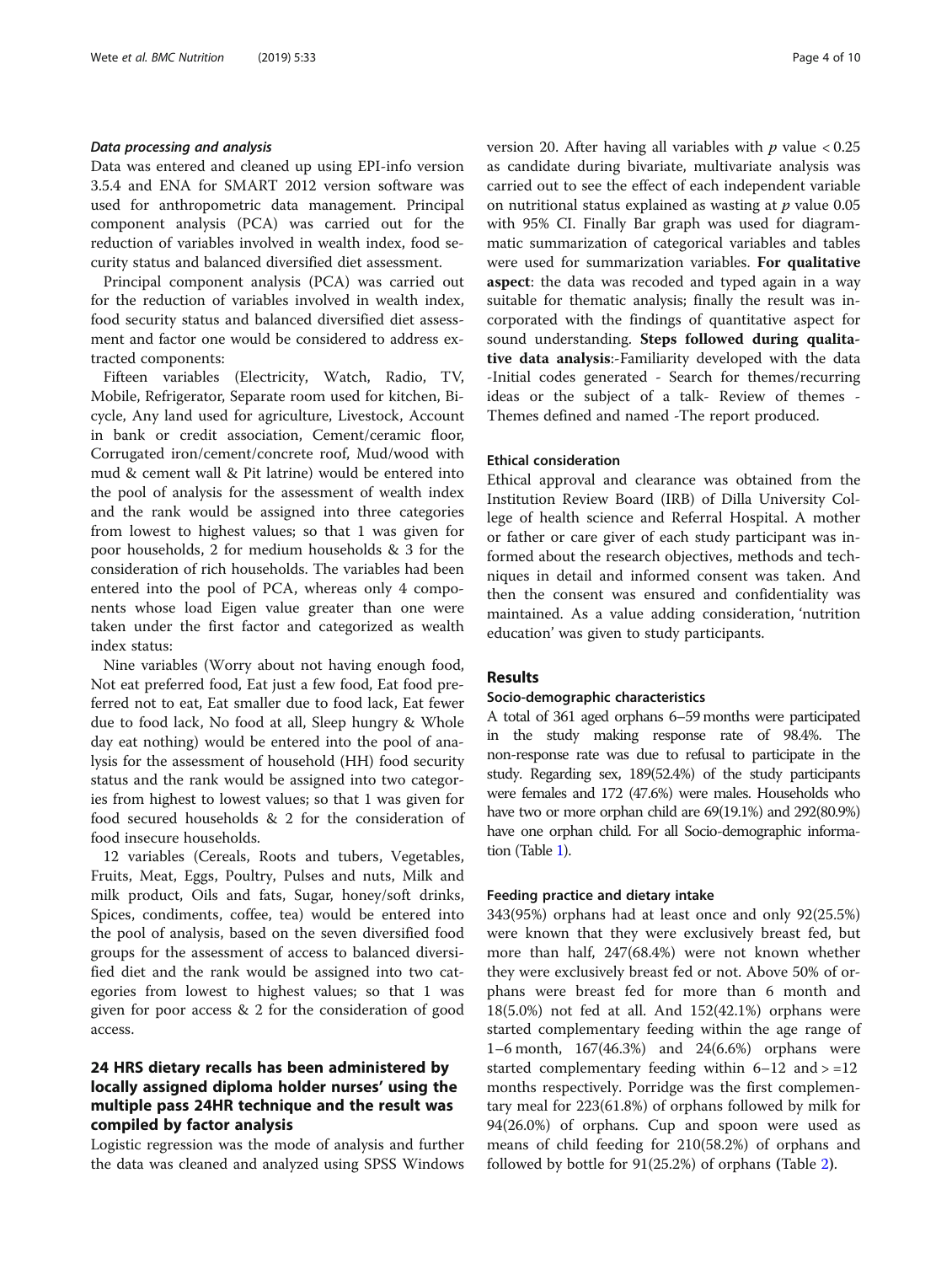| Variables                          | Category               | Frequency Percent | (% )   |
|------------------------------------|------------------------|-------------------|--------|
| Age of a child <sup>1</sup>        | $6 - 11$               | 1                 | $.3\,$ |
|                                    | $12 - 23$              | 17                | 4.7    |
|                                    | $24 - 35$              | 96                | 26.6   |
|                                    | $36 - 47$              | 87                | 24.1   |
|                                    | $48 - 59$              | 160               | 44.3   |
| Sex of a child                     | Male                   | 172               | 47.6   |
|                                    | Female                 | 189               | 52.4   |
| Under five children in HH          | < 2                    | 292               | 80.9   |
|                                    | $> = 2$                | 69                | 19.1   |
| Family size                        | < 5                    | 155               | 42.9   |
|                                    | > 5                    | 206               | 57.1   |
| Orphans' status                    | Double orphans         | 67                | 18.6   |
|                                    | Maternal orphans       | 202               | 56.0   |
|                                    | Paternal orphans       | 92                | 25.5   |
| Respondent's relation with         | Mother                 | 89                | 24.7   |
| a child                            | <b>Fathers</b>         | 79                | 21.9   |
|                                    | Sister/brother         | 59                | 16.3   |
|                                    | Grand parent           | 127               | 35.2   |
|                                    | Other relative *       | 7                 | 1.9    |
| Sex of a care giver                | Male                   | 19                | 5.3    |
|                                    | Female                 | 342               | 94.7   |
| Age of a caregiver                 | $18 - 49$              | 302               | 83.7   |
|                                    | > 50                   | 59                | 16.3   |
| Marital status of a caregiver      | Single                 | 63                | 17.5   |
|                                    | Married                | 298               | 82.5   |
| Head of a family                   | Mother of the HH       | 112               | 31.0   |
|                                    | Father of the HH       | 233               | 64.5   |
|                                    | Other **               | 16                | 4.5    |
| Education status of a<br>caregiver | No formal<br>education | 140               | 38.8   |
|                                    | Grade 1-8              | 106               | 29.4   |
|                                    | Grade 9-12             | 76                | 21.1   |
|                                    | Above grade 12         | 39                | 10.8   |
| Occupational status of             | Unemployed             | 171               | 47.4   |
| a caregiver                        | Employed               | 190               | 52.6   |

<span id="page-4-0"></span>

|  | <b>Table 1</b> Socio demographic characteristics of study participants, |  |  |  |  |
|--|-------------------------------------------------------------------------|--|--|--|--|
|  | in Dilla town, Southern Ethiopia, 2018                                  |  |  |  |  |

<sup>1</sup>in month

\*uncles, aunts

\*\*First born, uncles, aunts, in-laws

# Child health care characteristics

More than 80% of the orphans received a sort of vaccination; however the cross check for vaccination card revealed that only 120(33.2%) of the orphans had completed the recommended vaccine. Majorities, (84.5%) of the orphans received vitamin A supplementation (Table [3](#page-5-0)). Types of food groups consumed (Fig. [1](#page-6-0))

# Factors associated with wasting

The multivariate logistic regression analysis identified number of under five children in the household, marital status of the caregivers, duration that an under 5 years orphan fed breast, age that the child started complementary food, wealth index of the caregivers and access to balanced diet as the determinant factors for wasting.

According to the result of this study, the odds of wasting for under 5 years orphans living within the household two or more under 5 years children dwelling is 1.420 times higher than under five years orphans living within the household which only one under five child dwelling (AOR 1.420; 95% CI 1.094–3.086).

The odds of wasting for under 5 years orphans whose caregivers were single are 1.482 times higher than under 5 years orphans whose caregivers were married (AOR 1.482; 95% CI 1.692–3.377). The odds of wasting for under 5 years orphans who breastfed less than 1 month is 2.039 times higher than under 5 years who breastfed for more than 6 month (AOR 2.039; 95% CI 1.027– 4.048).

The odds of wasting for under 5 years orphans who started complementary food before the age of 6 month is 2.023 times higher than under 5 years orphans who started complementary food after the age of 6 month (AOR 2.023; 95% CI 1.028–3.980).

The odds of under 5 years orphans whose caregivers were in poor wealth index category is 2.558 times higher than under 5 years orphans whose caregivers were in rich wealth index category (AOR 2.558; 95% CI 1.074– 3.515). The odds of wasting for under 5 years orphans who had poor access to balanced diet is 2.022 times higher than under 5 years orphans who had good access to balanced diet (AOR 2.022; 95% CI 1.026–3.889) (Table [4](#page-7-0)), (Additional file [1\)](#page-8-0)

N.B -Vegetables, roots & tubers, fruits, oils & fats, milk & milk product were variables extracted during access to diversified balanced diet analysis.

-Account in bank/credit association, cement/ceramic floor, mobile & separate rooms used for kitchen were variables extracted during wealth index analysis.

# Qualitative findings

# About the magnitude of undernutrition

Both the participants of the FGDs and the key informants revealed that there are a number of orphans and prone to nutritional problems in their community though they are not quite sure of the exact number of these children.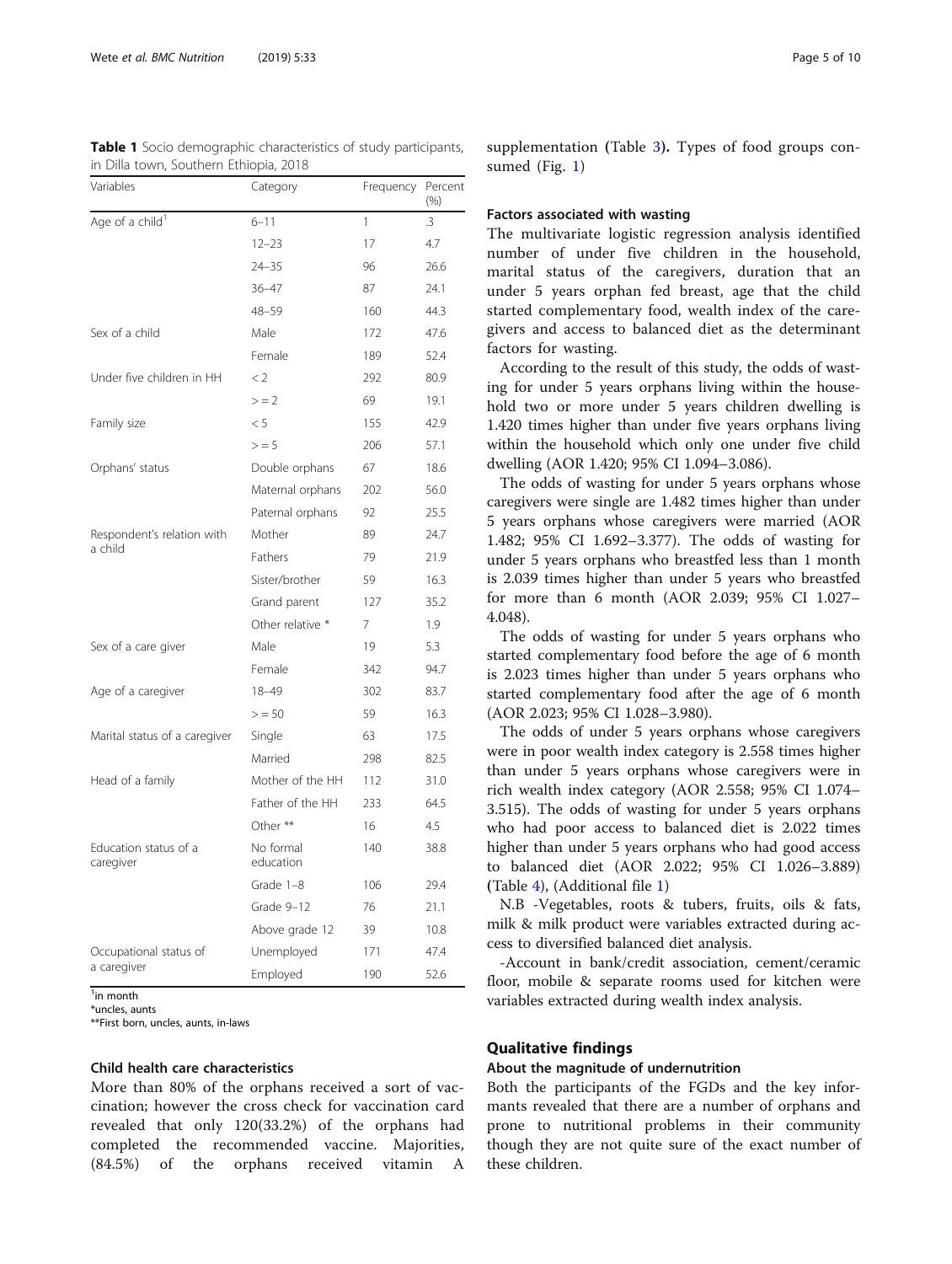| Variables                            | Categories                 | Frequency | Percent<br>(% ) |
|--------------------------------------|----------------------------|-----------|-----------------|
| Fver breast fed                      | No.                        | 18        | 5.0             |
|                                      | Yes                        | 343       | 95.0            |
| Exclusively breast fed               | No                         | 22        | 6.1             |
|                                      | Yes                        | 92        | 25.1            |
|                                      | Don't know                 | 247       | 68.4            |
| Duration breast fed in               | Not fed at all             | 18        | 5.0             |
| month                                | $<=6$ month                | 161       | 44.6            |
|                                      | $> 6$ month                | 182       | 50.4            |
| Age started complementary<br>feeding | Immediately after<br>birth | 18        | 5.0             |
|                                      | Within 1-6 month           | 152       | 42.1            |
|                                      | Within 6-12 month          | 167       | 46.3            |
|                                      | 12 month later             | 24        | 6.6             |
| First complementary food             | Milk                       | 94        | 26.0            |
| a child received                     | Adult food                 | 44        | 12.2            |
|                                      | Porridge                   | 223       | 61.8            |
| Means of child feeding               | Hand                       | 60        | 16.6            |
|                                      | Cup and spoon              | 210       | 58.2            |
|                                      | Bottle                     | 91        | 25.4            |

<span id="page-5-0"></span>Table 2 Feeding practice and Dietary intake characteristics of the study participants, Dilla town 2018, Southern Ethiopia

"Amazingly, the number of orphans in community is keeping on the rise just time to time due to HIV/ AIDS related death of either parents/both in our town; and the fate of taking care of them is totally left to their poor grandparents and most of them are prone to early death secondary to nutrition related problems."(KII: from town gender office).

"There are so many orphans in Dilla town; the causes for the death of their parents can be accidents, HIV/ AIDS, and other diseases conditions. They are number one to be affected by lack of food and exposed for undernutrition; as a result can't grow well even physically." (FGD members)

Generally, participants in both groups pointed out that there are many under five orphans in town; and HIV/ AIDS mentioned as leading cause followed by different sorts of accidents and other disease conditions.

# About the associated factors with undernutrition

Community understands under five orphans are more prone to nutrition related problems because of the following reasons stated under their direct speech:

"Formerly, the community members were very much concerned about the care of orphans and deceased

|  | <b>Table 3</b> Health related characteristics of study participants, in |  |  |
|--|-------------------------------------------------------------------------|--|--|
|  | Dilla town, Southern Ethiopia, 2018                                     |  |  |

| Variables                      | Categories   | Frequency      | Percent (%) |
|--------------------------------|--------------|----------------|-------------|
| Child received vaccine         | <b>No</b>    | 50             | 13.9        |
|                                | Yes          | 291            | 80.6        |
|                                | Don't know   | 20             | 5.5         |
| Have vaccination card          | No           | 72             | 19.9        |
|                                | Yes          | 289            | 80.1        |
| Vaccination status             | Not achieved | 241            | 66.8        |
|                                | Achieved     | 120            | 33.2        |
| Vitamin A supplementation      | <b>No</b>    | 56             | 15.5        |
|                                | Yes          | 305            | 84.5        |
| Measles infection in two weeks | <b>No</b>    | 338            | 93.6        |
|                                | Yes          | 23             | 6.4         |
| Fever in two weeks             | <b>No</b>    | 256            | 70.9        |
|                                | Yes          | 105            | 29.1        |
| Cough in two weeks             | <b>No</b>    | 275            | 76.2        |
|                                | Yes          | 86             | 23.8        |
| Diarrhea in two weeks          | <b>No</b>    | 293            | 81.2        |
|                                | Yes          | 68             | 18.8        |
| Bilateral pitting oedema       | $\Omega$     | 354            | 98.1        |
| on physical examination        | $+$          | $\overline{4}$ | 1.1         |
|                                | $++$         | $\overline{2}$ | .6          |
|                                | $+++$        | 1              | $\cdot$ 3   |

family as whole; but now day's people become selfish due to modernization, the social bond and indigenous institutions are keep weakening; as a result specifically the care for orphans and deceased family as whole is reduced at community level."(FGD members).

According to one of the KII, the other factor is lack of income:

"The presence of the father/mother by itself is not a guarantee for an orphan child; income is the backbone to solve problems related to nutrition."(KII: one of the elderly)

"The attitude of the community is quite negative about giving children for adoption in our community; due to that a number of orphans suffering from nutritional problems. Because the community consider as selling them for economic purpose; but the intention is for the sake of themselves. As it's known, the death of mother or father is beyond the control of a family; so the community or our government has to understand this and giving orphans for adoption should be considered as positive effort for the general wellbeing of orphans."(KII: one of the mothers)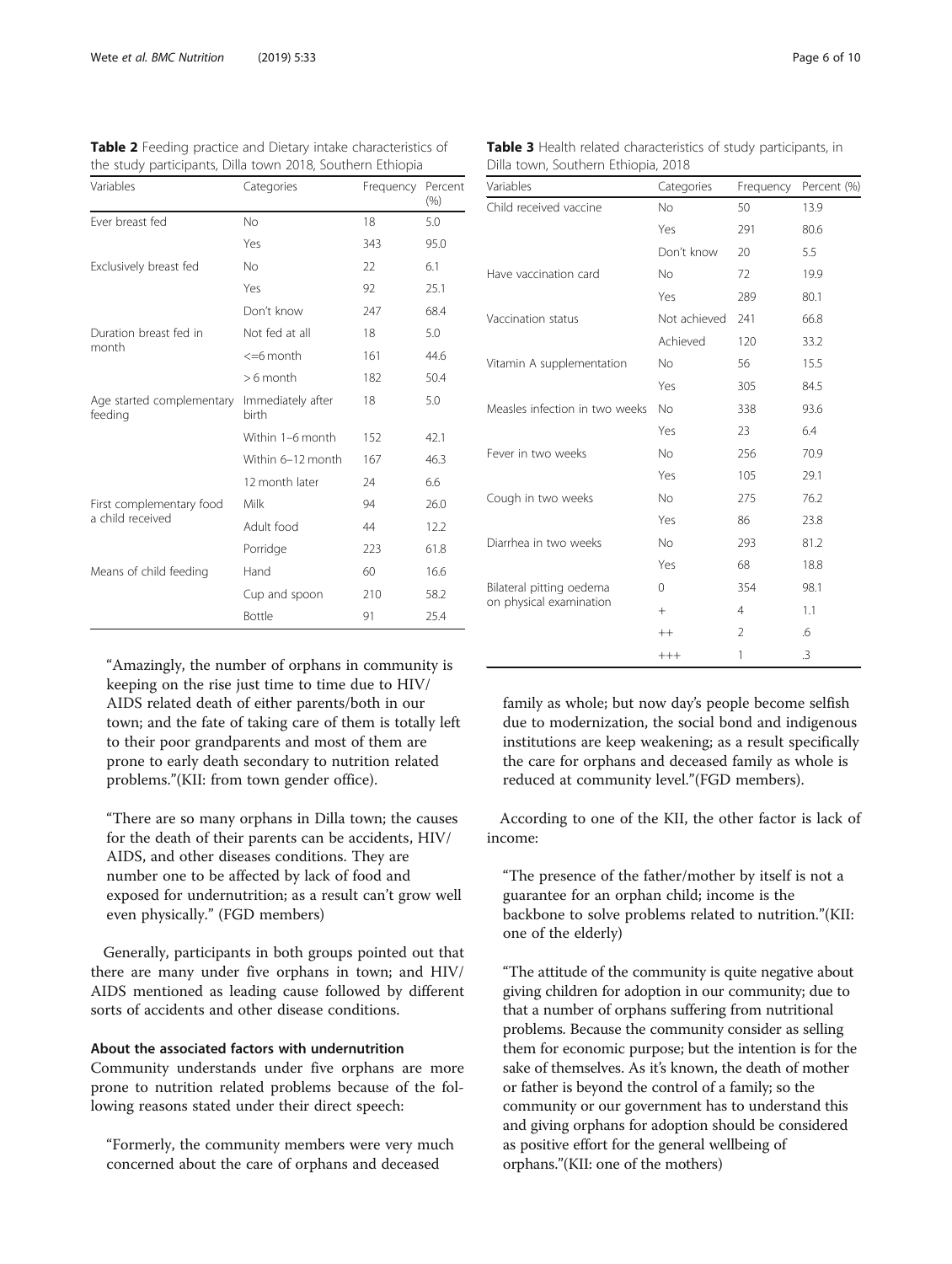<span id="page-6-0"></span>

As stated by the respondents, the depth of under 5 years orphans problem is not limited to undernutrition; but can be forwarded as poor hygiene, lack or shortage of proper clothing, essential social services (such as health, and shelter) in community.

"Though the social bond is weak, community members are trying their best through foster care; so we like to propose the following points as the part of the solution: Specific nutritional support for needy orphans from the government or organizations like university has to be facilitated, evidence based free health service for orphans has to be given, skill training for guardians/family members concerning income generating activities (IGA) with financial support also can be one of the means to solve under five orphans' nutritional problems in community"(FGD & KII participants)

They believe that, the general wellbeing of orphans will be maintained based on points mentioned above.

# **Discussion**

This community based cross sectional study complemented with qualitative data, investigated the magnitude of wasting and associated factors among under 5 years orphans in Dilla town, southern Ethiopia, 2018.

As recommended by WHO, evaluation of wasting in this study is based on the reference population of well-nourished children. The weight-for-height is expressed as standard deviation units from the median for the reference group. Children who fall below minus two standard deviations (− 2 SD) from the median of the reference population were referred as wasted.

# Wasting among under five orphans in Dilla town

In this study, the prevalence of wasting is a bit higher than the study findings in Turkey (10.1%), India (9.9%) and Kenya (10%) regional prevalence of Amhara (9.8), SNNPR (6%), Dire dawa (9.7%) and Addis Abeba (3.5%) respectively [[14](#page-9-0)–[17](#page-9-0)]. This might be due to the difference in study segment, study period, socioeconomic characteristics, health service delivery, and study area. Moreover, these studies are on general population,not on orphans. However, the magnitude of wasting in the present study was found to be a bit lower than studies conducted among similar age groups in south Asia (23.4%), Sub-Saharan Africa (22.9%), and regional prevalence in Somali (22.7%), Afar (17.7%), Gambela (14.1%) and Benishangul Gumuz (11.5%), [\[17](#page-9-0)]. The variation might be due to involvement of special segments of the study subject who are on care and support.

The prevalence of wasting was found to be consistent with the regional prevalence of Tigray (11.1%), Oromia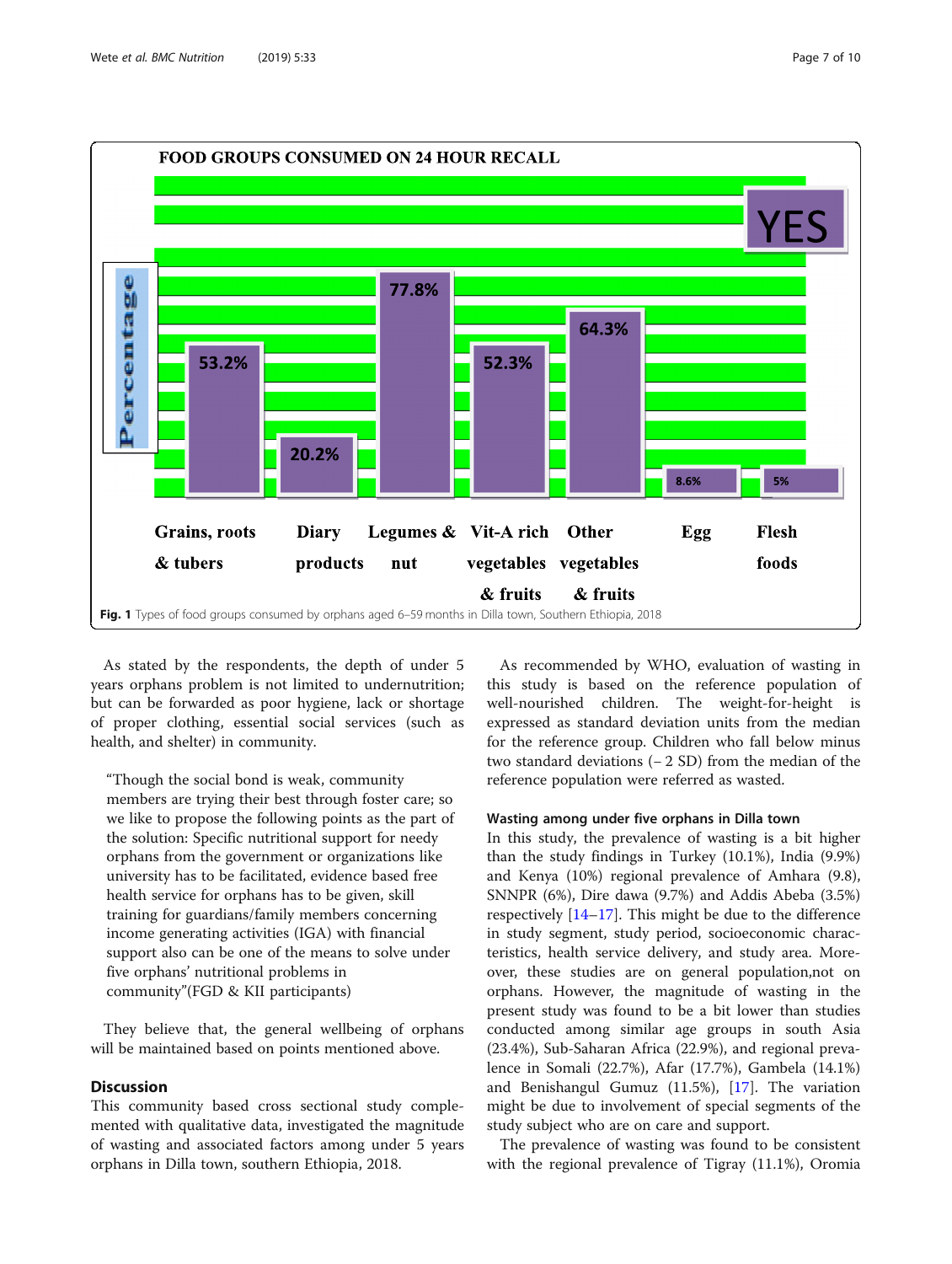| Variable                            | wasting     |              | COR (95% CI)                           | AOR (95% CI)           |  |
|-------------------------------------|-------------|--------------|----------------------------------------|------------------------|--|
|                                     | Yes (n)     | No(n)        |                                        |                        |  |
| U5 children in HH                   |             |              |                                        |                        |  |
| < 2                                 | 37(12.67%)  | 255 (87.33%) | 1                                      | 1                      |  |
| $> = 2$                             | 11 (15.94%) | 58 (84.06%)  | 1.221 (1.351-3.294)*                   | 1.420 (1.094-3.086)*   |  |
| Marital status                      |             |              |                                        |                        |  |
| Single                              | 10 (15.87%) | 53 (84.13%)  | 1.593 (1.274-3.286) **                 | 1.482 (1.692-3.377)*   |  |
| Married                             | 30 (10.08%) | 268 (89.92%) | 1                                      | 1                      |  |
| Breastfed duration                  |             |              |                                        |                        |  |
| 0 month                             | 3 (16.67%)  | 15 (83.33%)  | 1.888 (1.020-3.496)*                   | 2.039 (1.027-4.048)*   |  |
| $1-6$ month                         | 23 (14.29%) | 138 (85.71%) | 1.102 (1.00-3.009)* 1.00 (0.380-1.170) |                        |  |
| $> 6$ month                         | 14 (7.69%)  | 168 (92.31%) | 1                                      | 1                      |  |
| Age complementary food started      |             |              |                                        |                        |  |
| Before 6 month                      | 25 (14.71%) | 145 (85.29%) | 1.873 (1.022-3.432)*                   | 2.023 (1.028-3.980)*   |  |
| After 6 month                       | 15 (7.85%)  | 176 (92.15%) | 1                                      | 1                      |  |
| Diarrhea in two weeks               |             |              |                                        |                        |  |
| Yes                                 | 11 (16.18%) | 57 (83.82%)  |                                        | 1                      |  |
| <b>No</b>                           | 32 (10.92%) | 261 (89.08%) | 1.078 (0.477-2.479)*                   | 0.920 (0.403-2.096)    |  |
| Wealth index                        |             |              |                                        |                        |  |
| Poor                                | 19 (15.45%) | 104 (84.55)  | 1.980 (0.878-3.868)*                   | 2.558 (1.074-3.515) ** |  |
| Medium                              | 13 (11.02%) | 105 (88.98%) | 1.290 (0.922-2.805)*                   | 1.733 (0.691-4.350)    |  |
| Rich                                | 8 (6.67%)   | 112 (93.33%) | 1                                      | 1                      |  |
| Access to diversified balanced diet |             |              |                                        |                        |  |
| Poor                                | 24 (13.41%) | 155 (86.59%) | 1.525 (0.839-2.773)*                   | 2.022 (1.026-3.889)*   |  |
| Good                                | 16 (8.79%)  | 166 (91.21%) | 1                                      | 1                      |  |

<span id="page-7-0"></span>Table 4 Logistic regression analysis showing associated factors for wasting among studied orphans aged 6–59 month in Dilla town, SNNPR Ethiopia, 2018

\*P-value < 0.25 in the bivariate analysis \*\* P-value < = 0.05 in the multivariate analysis

(10.6%) and Harrar (10.7%), [\[17](#page-9-0)–[19\]](#page-9-0) respectively. This might be due to similarities in socio economic characteristics and age categories.

The analysis of the study identified number of under five children in the household, marital status of the caregivers, duration that an under 5 years orphan fed breast, age that the child started complementary food, wealth index of the caregivers and access to balanced diet as the determinant factors for wasting.

It's known that when the same age group available in a certain household, specifically children; everything has to be shared among them to keep stability.

The odds of wasting for under 5 years orphans who are living with two or more under 5 years children dwelling is 1.4 times higher than under 5 years orphans living with only one under five child dwelling. Again, a study conducted on health and nutritional outcomes of orphans and vulnerable children in India showed greater risk of wasting for households have two or more OVC than households have one OVC. This implies that not only the quality, but the quantity of meal is also one of the concerns [\[14\]](#page-9-0).

Regarding the marital status of the caregivers, The Odds of wasting for under 5 years orphans whose caregivers were single are 1.5 times higher than under 5 years orphans whose caregivers were married. This could be due to the reason that married caretakers have an opportunities to have economic strengthen and other support from their partners than single caretakers and will have an impact on nutritional status of under 5 years orphan so far.

The Odds of wasting for under 5 years orphans who breastfed less than 1 month is 2. times higher than under 5 years who breastfed for more than 6 month. This might be due to the nutritional value of breast milk. This implies that, maternal orphans are at greater risk of undernutrition.

The odds of wasting for under 5 years orphans who started complementary food before the age of 6 month is 2.023 times higher than under 5 years orphans who started complementary food after the age of six month. This might be due to physiologic strength of young orphans to tolerate complementary food before age of 6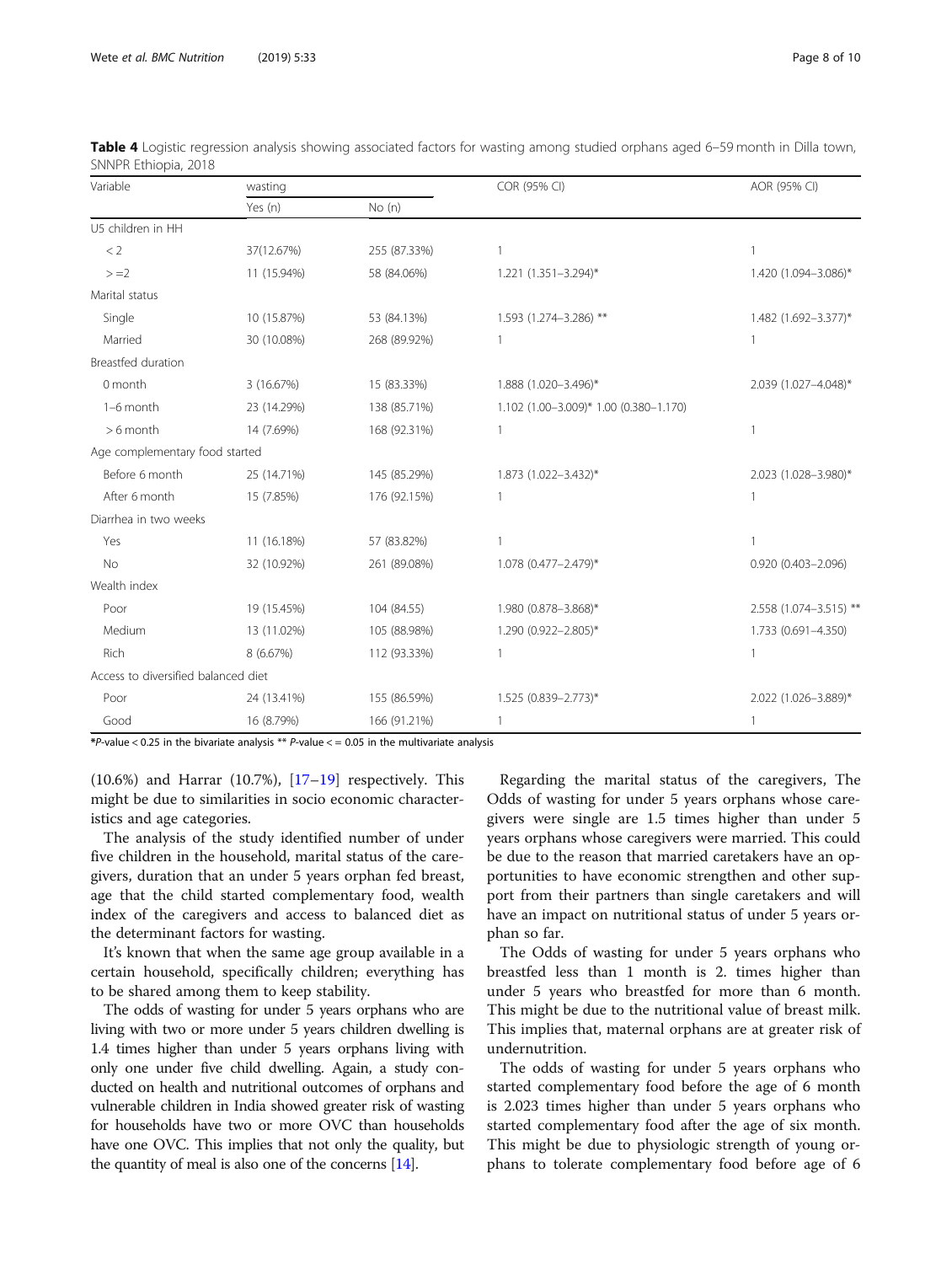<span id="page-8-0"></span>month and end up with infection due to the system incompetence.

The odds of under 5 years orphans whose caregivers were in poor wealth index category is 2.5 times higher than under 5 years orphans whose caregivers were in rich wealth index category. The finding of EDHS 2016 and a study held on prevalence of under 5 years malnutrition in Kenya, showed similar result on significant negative association of wealth index and the occurrences of wasting. This might be due to the concomitant effect of low family income and the inflation which further compromised the purchasing power of the household and end up with undernutrition of orphans [\[15](#page-9-0), [17\]](#page-9-0).

The risk of wasting for under 5 years orphans who had poor access to balanced diet is 2.022 times higher than under 5 years orphans who had good access to balanced diet; it implies that, income is one of the concerns.

# Strength and limitations

The study directly addressed under 5 year's orphans to assess their nutritional problems at grass root community level and Repeatedly counted orphans in two kebeles checked and deleted from the register. Moreover the study used triangulation method to clarify the understanding of association between the variables, these are the strength of this study ·Limitations are related to nature of study design and Hygiene related factors need observation but not done in this study, moreover biases in the data collection is the other limitation.

# Conclusion and recommendations

The study revealed that, the prevalence of wasting is high among under five orphans in Dilla town.

This quantitative study with the complement of qualitative study jointly identified that certain associated factors like Number of under five children in the household, marital status of the caregivers, duration that an under 5 years orphan fed breast, age that the child started complementary food, wealth index of the caregivers and access to balanced diet were associated with wasting

# Recommendations

Based on the above finding of the study, the following recommendations were made:

For zonal health department and town health office:

- 1. The under 5 years orphans nutrition issues would better be central in all nutrition programs planning to save future generation and requires great attention to be paid at all level, kebeles to zone.
- 2. Community based nutrition program targeting under five Orphans would be established to tackle

the problems of wasting and other health related challenges at community level.

3. Integrating locally available nutrition support programs to reach under 5 years orphans is mandatory to improve their nutritional status.

# For local government:

- 1. Efforts should be made by regional/local government to provide skill training and startup capital for the poor parents/guardians so that they will be economically capable to fulfill the basic needs for under five orphans in community.
- 2. Intervention programs would also give attention to strengthen the social interactions and indigenous institutions to maximize social care for under five orphans.
- 3. The local government would strengthen strategies to promote the adoption of under five orphans through legal means to address their nutritional need.

# For potential researchers:

Further study would be done to come up with potentially better intervention strategies to address nutritional problems of under-five orphans

# Additional file

[Additional file 1:](https://doi.org/10.1186/s40795-019-0295-6) Orphan data. Full data of nutritional status of Orphan and Vulnerable children (CSV 13 kb)

# Abbreviations

AIDS: Acquired Immuno Deficiency Syndrome; AOR: Adjusted Odds Ratio; CI: Confidence Interval; EDHS: Ethiopia Demographic and Health Survey; ENA, SMART: Emergency Nutritional Assessment for Standardized Monitoring & Assessment of Relief & Transition; EPHI: Ethiopian Public Health Institute; FGD: Focus Group Discussion; HDA: Health Development Army; HH: House Hold; HIV: Human immunodeficiency virus; IFPRI: International Food Policy Research Institute; KII: Key Informant Interview; MDG: Millennium Development Goal; MPH/RH: Masters of Public Health in Reproductive Health; NGO: Non Governmental Organization; PCA: Principal Component Analysis; SD: Standard Deviation; SDG: Sustainable Development Goal; SNNPRS: Southern Nation, Nationalities and Peoples Regional State; SPSS: Statistical Package for Social Sciences; UNICEF: United Nations Children's Fund; WFP: World Food Program; WHO: World Health Organization

#### Acknowledgments

We would like to express our heartfelt gratitude to study participants; data collectors and supervisors. Moreover, we would like to give our appreciation for Dilla University College of health sciences and referral Hospital especially for public health department, for their effort and ongoing coordination for the effectiveness of this study.

# Funding

NORHED - The Norwegian Program for Capacity Development in Higher Education and Research for Development project funded this study, However NORHED did not participate in the design of the study; collection, analysis, and interpretation of data; and in writing the manuscript.